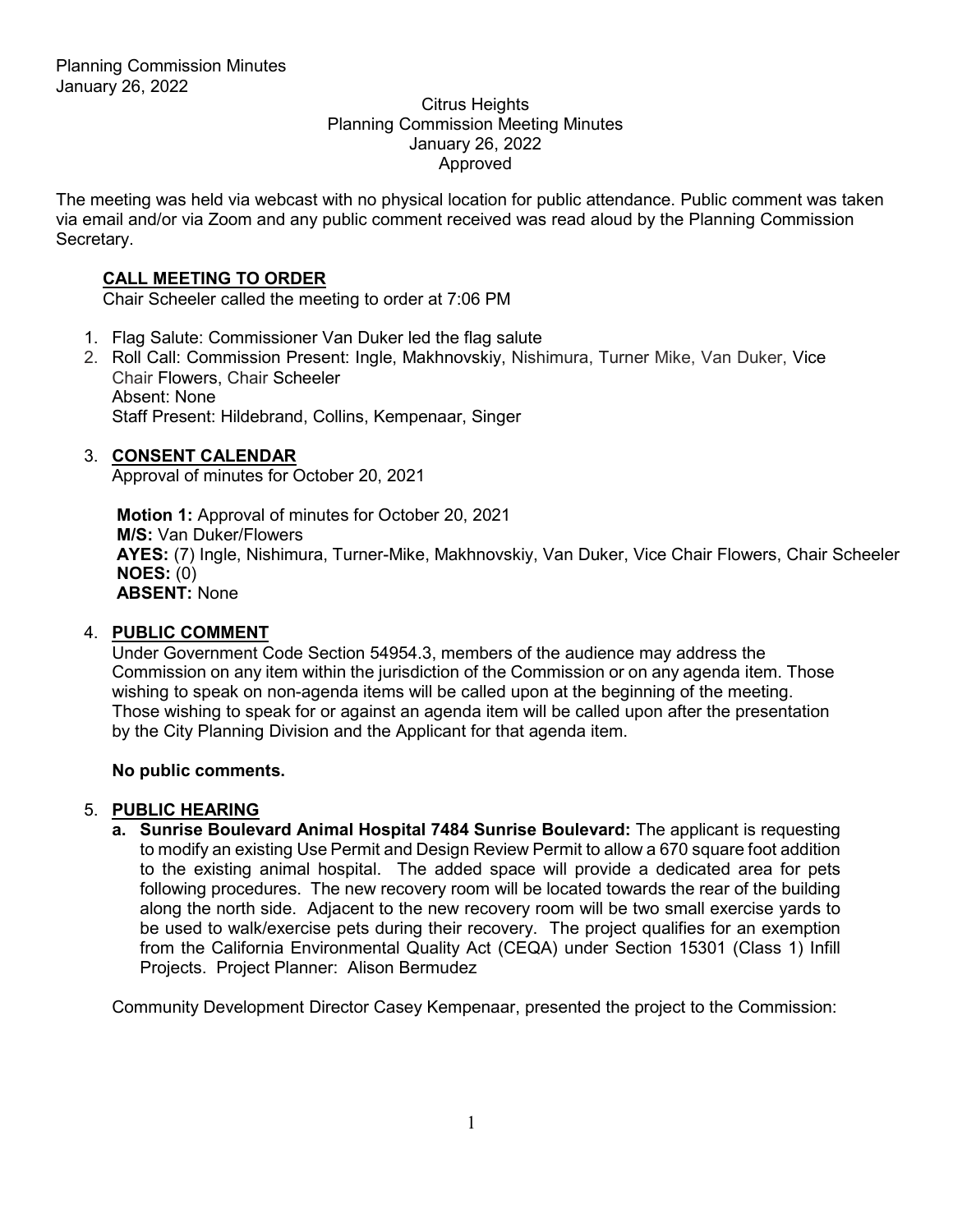The Commission had the following questions:

- Commissioner Makhnovskiy questioned if there were concerns from surrounding neighbors.
- Commissioner Flowers asked the following this seems like a straight forward project, what is the reason it came before the Commission.

Chair Scheeler opened the public comment.

No public comments

Chair Scheeler closed the public comment.

**Motion 1:** Adopt Resolution No. 22-01, finding that the project is Categorically Exempt from CEQA per Section 153301 of the California Environmental Quality Act (exemption Class 1); **M/S:** Flowers/Turner Mike **AYES:** (6) Ingle, Nishimura, Turner-Mike, Makhnovskiy, Vice Chair Flowers, Chair Scheeler **NOES:** (0) **ABSENT:** None **RECUSE:** (1) Van Duker

**Motion 2** Approve the USE PERMIT MODIFICATION for Sunrise Boulevard Animal Hospital located at 7484 Sunrise Boulevard subject to the findings contained in the staff report and the conditions of approval provided as Exhibit A. **M/S:** Flowers/Turner Mike

**AYES:** (6) Ingle, Nishimura, Turner-Mike, Makhnovskiy, Vice Chair Flowers, Chair Scheeler **NOES:** (0) **ABSENT:** None **RECUSE:** (1) Van Duker

**Motion 3:** Approve the DESIGN REVIEW PERMIT MODIFICATION for Sunrise Boulevard Animal Hospital located at 7484 Sunrise Boulevard subject to the findings contained in the staff report and the conditions of approval provided as Exhibit A. **M/S:** Flowers/Turner-Mike **AYES:** (6) Ingle, Nishimura, Turner-Mike, Makhnovskiy, Vice Chair Flowers, Chair Scheeler **NOES:** (0) **ABSENT:** None **RECUSE:** (1) Van Duker

**b. Citrus Heights Zoning Code Update: Project Description:** The Planning Commission will review a variety of updates to the city's Zoning Code and forward a recommendation to the City Council. The project includes revisions to sections pertaining to fencing, parking, landscaping, tree mitigation and a variety of other amendments. A complete list of changes can be obtained from the Planning Division. The project is Categorically Exempt from CEQA under Section 15061(b) (3) of the Guidelines. **Project Planner: Eric Singer**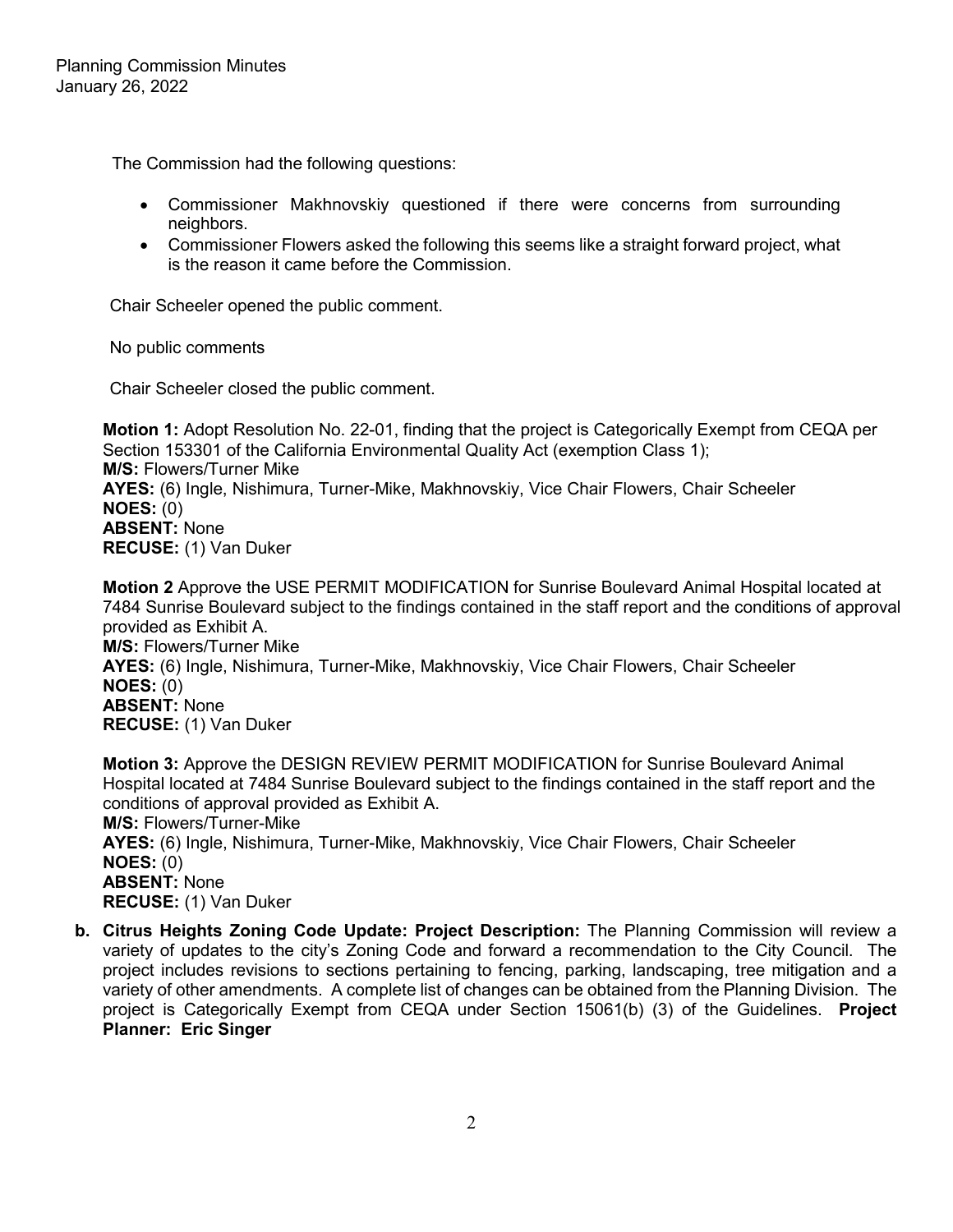Assistant Planner Eric Singer presented to Commission:

The Commission had the following questions:

- Commissioner Ingle asked a question regarding tree mitigation.
- Commissioner Ingle asked a question regarding parking.
- Commissioner Ingle asked a question regarding front yard coverage.
- Commissioner Makhnovskiy asked a question on how the new tree mitigation was going to affect building an ADU.
- Vice Chair Flowers asked a question regarding tree mitigation.
- Chair Scheeler asked a question about fence setbacks.

**Motion 1:** Recommend the City Council adopt a Resolution to find the proposed amendments are exempt from the California Environmental Quality Act (CEQA) under Section 15061(b)(3) of the Guidelines in that adoption of the proposed Ordinance will not result in any impacts on the physical environment; **M/S:** Makhnovskiy/Turner Mike

**AYES:** (7) Ingle, Nishimura, Turner-Mike, Makhnovskiy, Van Duker, Vice Chair Flowers, Chair Scheeler **NOES:** (0)

### **ABSENT:** None

**Motion 2:** Recommend the City Council adopt an Ordinance amending various sections of Chapter 106 as amended, removing the modification to106.39.020 (C) 1 (Exceptions) language of the City of Citrus Heights Municipal Code (Zoning Code Section) as shown in Exhibit A.

**M/S:** Makhnovskiy/Turner Mike **AYES:** (5) Nishimura, Turner-Mike, Makhnovskiy, Van Duker, Vice Chair Flowers, **NOES:** (2) Ingle, Chair Scheeler **ABSENT:** None

## 6. **REGULAR CALENDAR**

- a. SB9 update by Alison Bermudez item continued to next meeting
- b. Election of Chair and Vice Chair

**Motion:** Election of Chair Flowers **M/S:** Makhnovskiy/Van Duker **AYES:** (7) Ingle, Nishimura, Turner-Mike, Makhnovskiy, Van Duker, Vice Chair Flowers, Chair Scheeler **NOES:** (0) **ABSENT:** None

**Motion:** Election of Vice Chair Van Duker **M/S:** Makhnovskiy/Ingle **AYES:** (7) Ingle, Nishimura, Turner-Mike, Makhnovskiy, Van Duker, Vice Chair Flowers, Chair Scheeler **NOES:** (0) **ABSENT:** None

## 7. **PLANNING MANAGER COMMENTS**

Planning Commissioners Academy

### 8. **ADJOURNMENT**

Meeting adjourned at 8:28 PM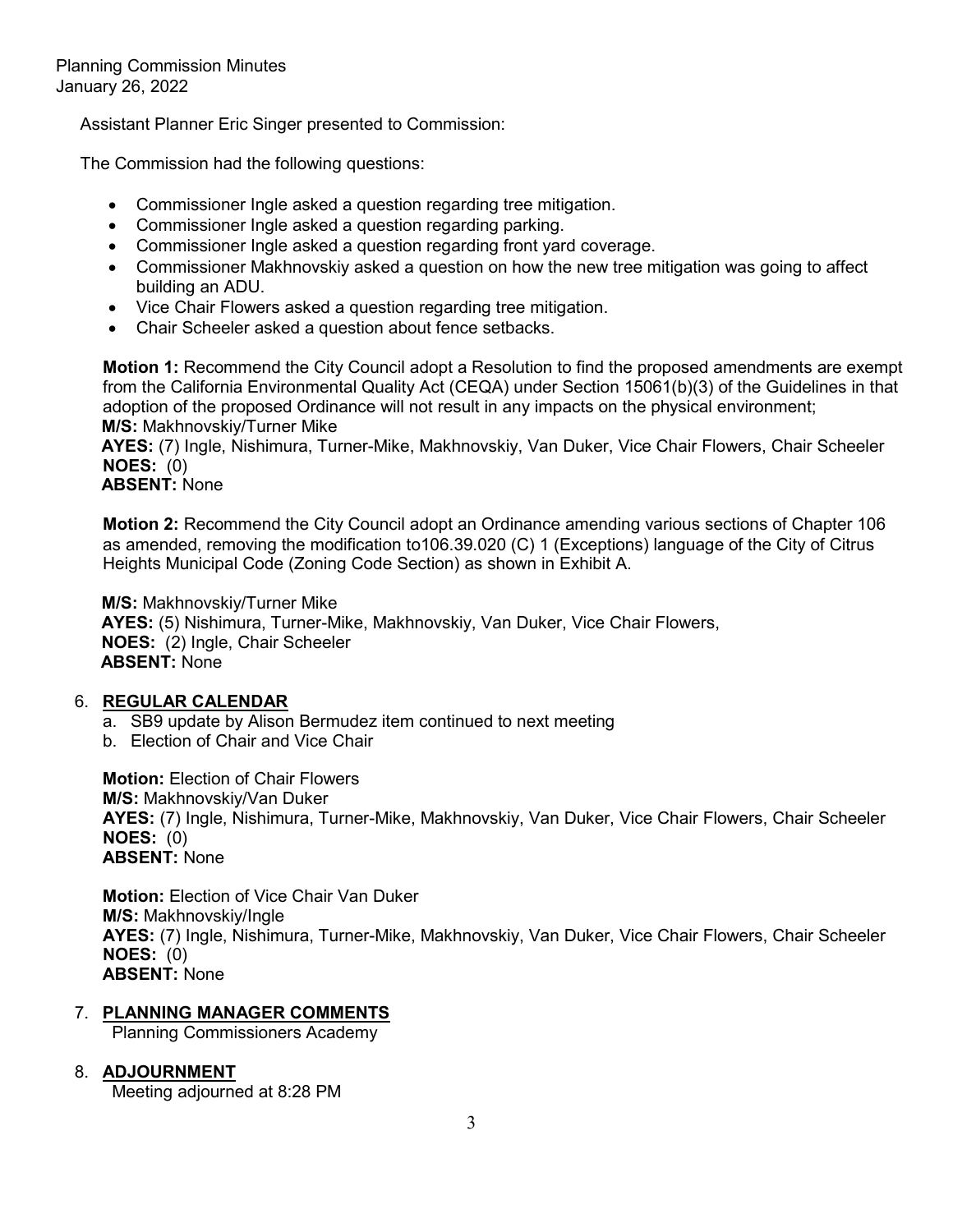Any writings or documents provided to a majority of the City of Citrus Heights Planning Commission regarding any item on this agenda will be made available for public inspection at City Hall located 6360 Fountain Square Drive, Citrus Heights, CA.

Pursuant to Sections 65009 (b) (2), of the State Government Code "If you challenge any of the above projects in court, you may be limited to raising only those issues you or someone else raised at the public hearing(s) described in this notice, or in written correspondence delivered to the city Planning Commission at, or prior to, this public hearing.

Respectfully Submitted,

Stacy Hildebrand Planning Commission Secretary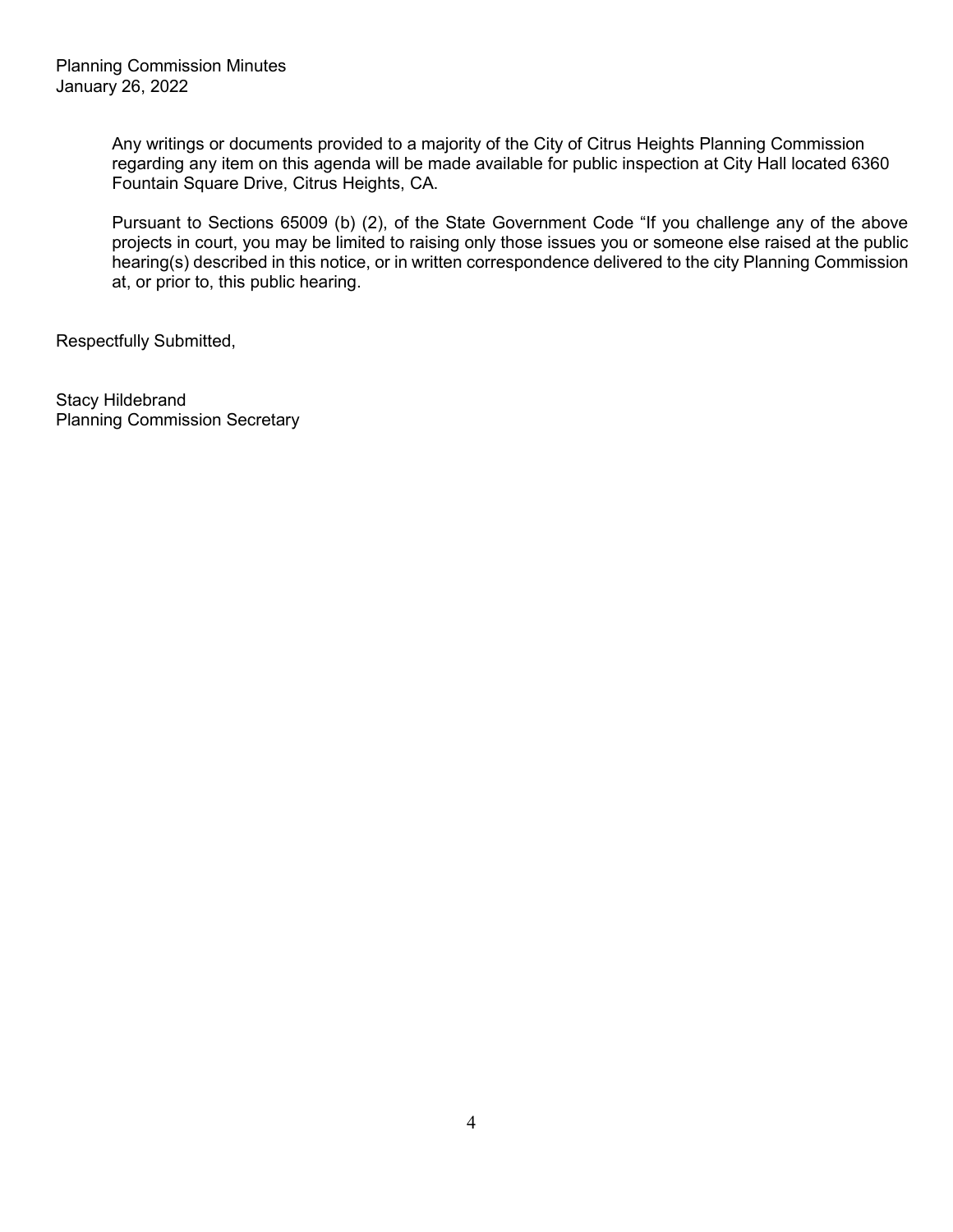### **USE PERMIT (FILE # UPMOD-21-04)**

- 1. The applicant shall comply with all City of Citrus Heights Codes and Regulations, including but not limited to the Citrus Heights Municipal Code and Zoning Code, Uniform Building Code; Uniform Fire Code and Sacramento County Environmental Health Department standards.
- 2. The project approved by this action will allow for a 670 square foot expansion along the north side of the building. These conditions of approval will supersede the conditions of approval listed in CUP-06-04.
- 3. The project shall comply with the project details and exhibits as presented and approved by the Planning Commission. Minor modifications may be approved by the city provided the changes are consistent with the overall design as approved herein. Major modifications will require Planning Commission approval. [Planning]
- 4. Normal business hours shall be from 7:00 AM to 9:00 PM, Monday through Friday, and 8:00 AM to 5:00 PM on Saturdays. The business shall not be open late night or offer after hour emergency service to the general public.
- 5. The operation of the veterinary hospital shall be run in a clean and orderly manner, so as not to present any problem for neighboring businesses or nearby residences. The project shall also include non-operating windows within the dog recovery room area. [Planning]
- 6. The veterinary hospital shall be operated in a manner, which does not create any unacceptable noise levels as required by the Citrus Heights Noise Ordinance. [Planning]
- 7. Normal operations of business do not include the kenneling of animals, on occasion the business may kennel animals not under the care of the doctor as long as there are no more than 5 such animals on-site at one time. [Planning]
- 8. A total of 17 parking spaces shall be provided on the site to satisfy parking requirements of the Zoning Code. [Planning]
- 9. Developer agrees to indemnify, defend, and hold harmless the City, its officials, officers, employees, agents and consultants from any and all administrative, legal or equitable actions or other proceedings instituted by any person not a party to this permit challenging the validity of the Agreement or any Project Approval or any Subsequent Project Approval, or otherwise arising out of or stemming from this Agreement. Developer may select its own legal counsel to represent Developer's interests at Developer's sole cost and expense. The parties shall cooperate in defending such action or proceeding. Developer shall pay for City's costs of defense, whether directly or by timely reimbursement on a monthly basis. Such costs shall include, but not be limited to, all court costs and attorneys' fees expended by City in defense of any such action or other proceeding, plus staff and City Attorney time spent in regard to defense of the action or proceeding. The parties shall use best efforts to select mutually agreeable defense counsel but, if the parties cannot reach agreement, City may select its own legal counsel and Developer agrees to pay directly or timely reimburse on a monthly basis City for all such court costs, attorney fees, and time referenced herein. [Planning]